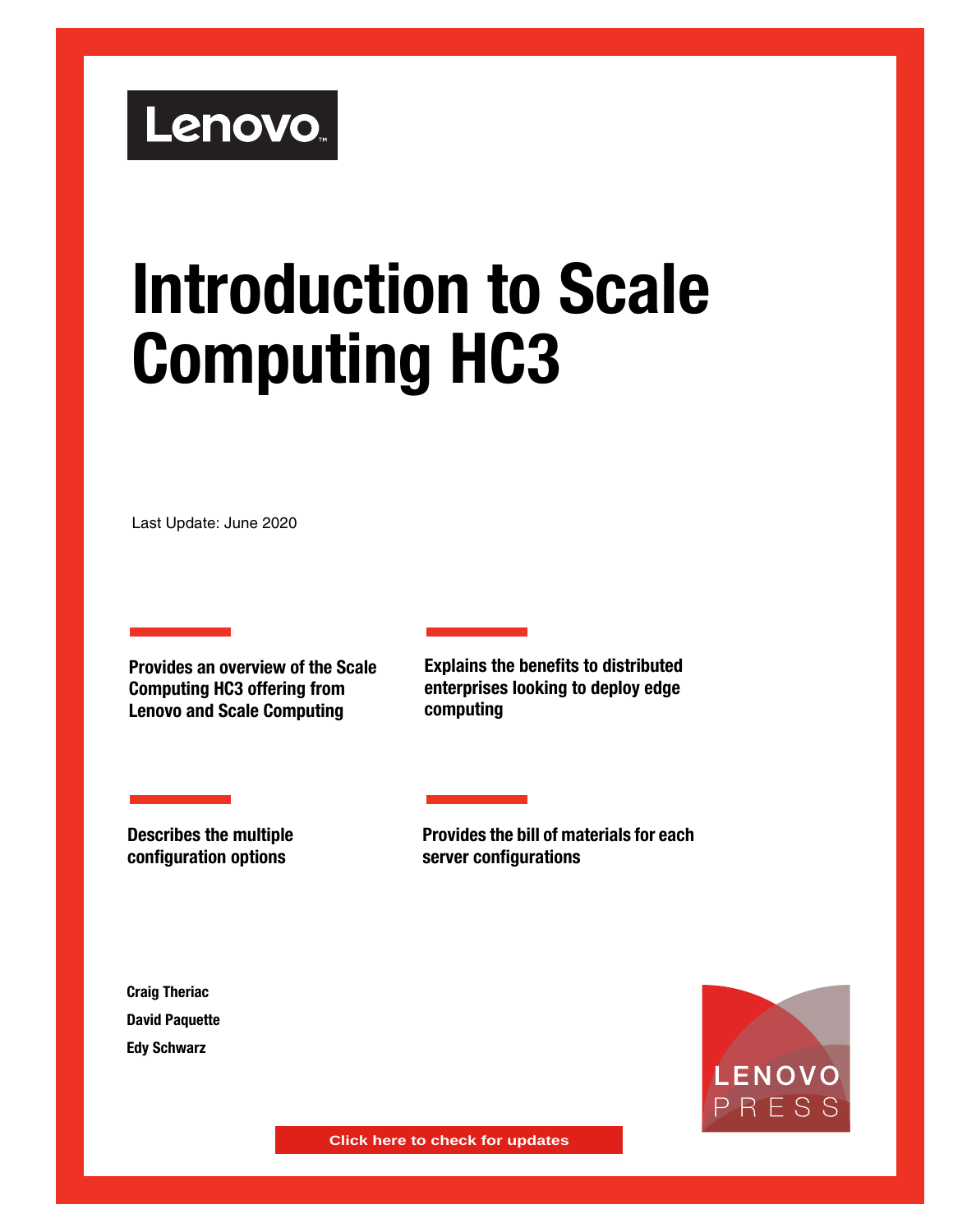# **Abstract**

The Scale Computing HC3 Edge solution on Lenovo® servers includes storage, compute, hypervisor, data management, data protection, and disaster recovery capabilities for edge computing in distributed enterprises.

This paper describes the major features of the Lenovo-Scale Computing solution. The intended audience for this paper includes IT professionals, technical architects, sales engineers, field consultants, and partner engineers who plan to deploy this solution.

At Lenovo Press, we bring together experts to produce technical publications around topics of importance to you, providing information and best practices for using Lenovo products and solutions to solve IT challenges.

See a list of our most recent publications at the Lenovo Press web site:

#### <http://lenovopress.com>

**Do you have the latest version?** We update our papers from time to time, so check whether you have the latest version of this document by clicking the **Check for Updates** button on the front page of the PDF. Pressing this button will take you to a web page that will tell you if you are reading the latest version of the document and give you a link to the latest if needed. While you're there, you can also sign up to get notified via email whenever we make an update.

# **Contents**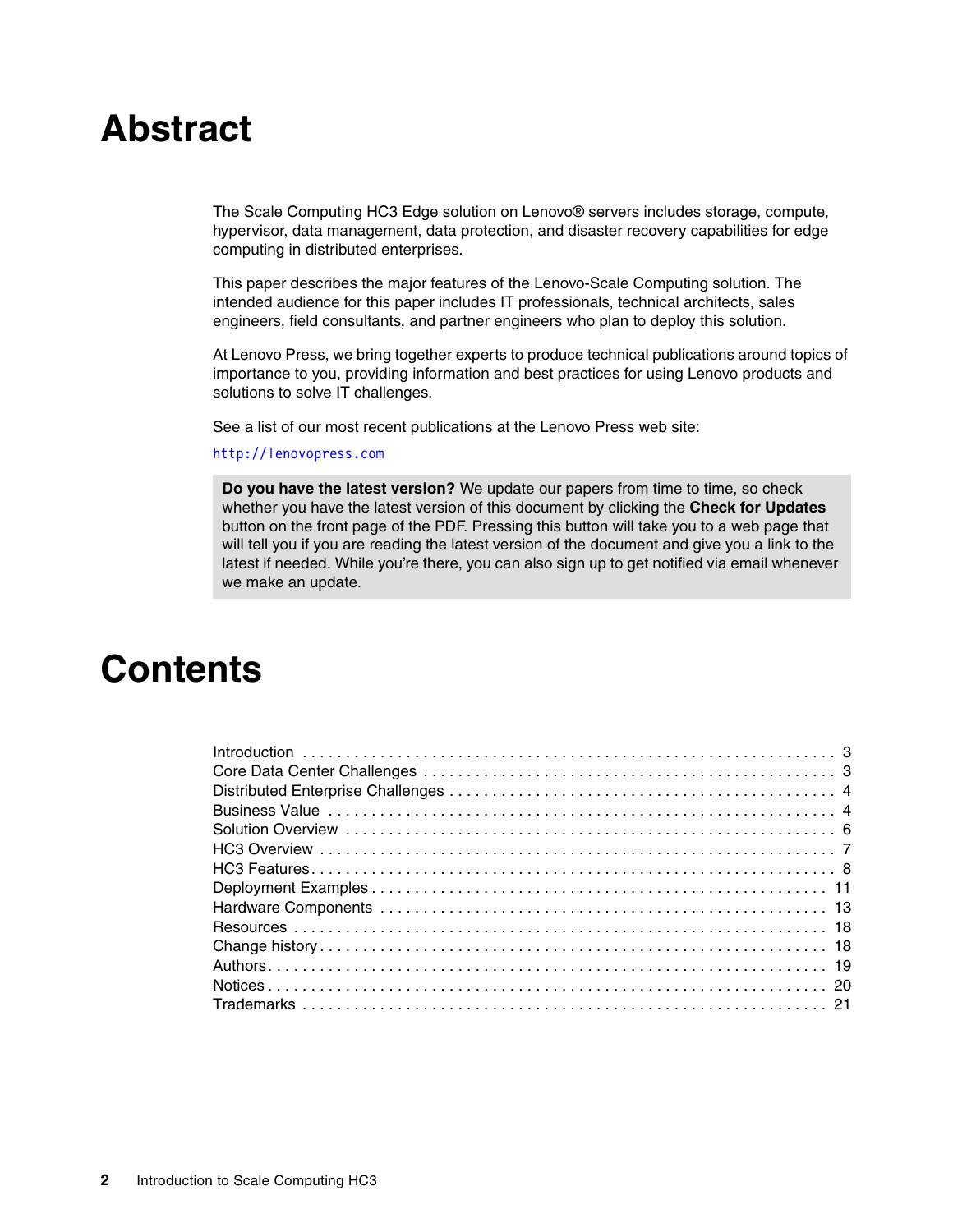## <span id="page-2-0"></span>**Introduction**

The relationship between Lenovo® and Scale Computing is focused on combining the best technologies for both Edge Computing and core data center computing. These IT infrastructure technologies are ideal for organizations of all sizes and industries for core data center deployments and for edge computing deployments across distributed enterprises in Retail, Manufacturing, Healthcare, Finance, Transportation, and other industries. Lenovo's broad and successful range of server has been combined with efficient, edge infrastructure software from Scale Computing for simplicity, scalability, high availability, and right-sized implementations.

This solution replaces traditional complex and expensive on premise infrastructures with modern, scalable, state of the art, optimized solutions offering the best value for money.

## <span id="page-2-1"></span>**Core Data Center Challenges**

The core data center requires both powerful and reliable computing infrastructure to run all of the core applications that keep the organization operational. The data center may run a wide variety of applications and services to support all departments with differing needs. These core applications are critical to the success of the organization.

The core data center administrators are challenged to maintain 24/7 uptime and to protect the critical data that resides in the databases and file services that make up the data center that may be spread across dozens or hundreds of workloads. The infrastructure to run all of these workloads and store their data can become complex as it grows and administrators may be challenged to manage multiple server, storage, and virtualization technologies to form the infrastructure.

Key challenges include:

**Diverly Complex Architecture** 

In the data center, traditional virtualization solutions have connected a number of separate solutions including servers, storage appliances, hypervisors, networking, and backup/DR from different vendors to create an infrastructure platform. The complexity of integrating all of these vendor solutions just to be able to start running applications often leads to greater instability, more security vulnerabilities, and performance inefficiency.

- Inability to Scale

The complexity of traditional virtualization architectures often makes infrastructure harder to scale out when growth is necessary. These solutions require scaling out multiple solutions at the same time, increasing the risk of integration failures across mismatched solution versions. The complexity of scaling out often leads to costly decisions to rip and replace infrastructure.

► Operational Costs

Traditionally complex virtualization architectures usually require multiple experts for components like storage, hypervisors, backup/DR, networking, and even server hardware. The complexity of integration between multiple vendor solutions and their experts increase the management and maintenance time spent simply keeping the infrastructure running. It also makes projects such as deployments, migrations, and scale-out more complicated and costly.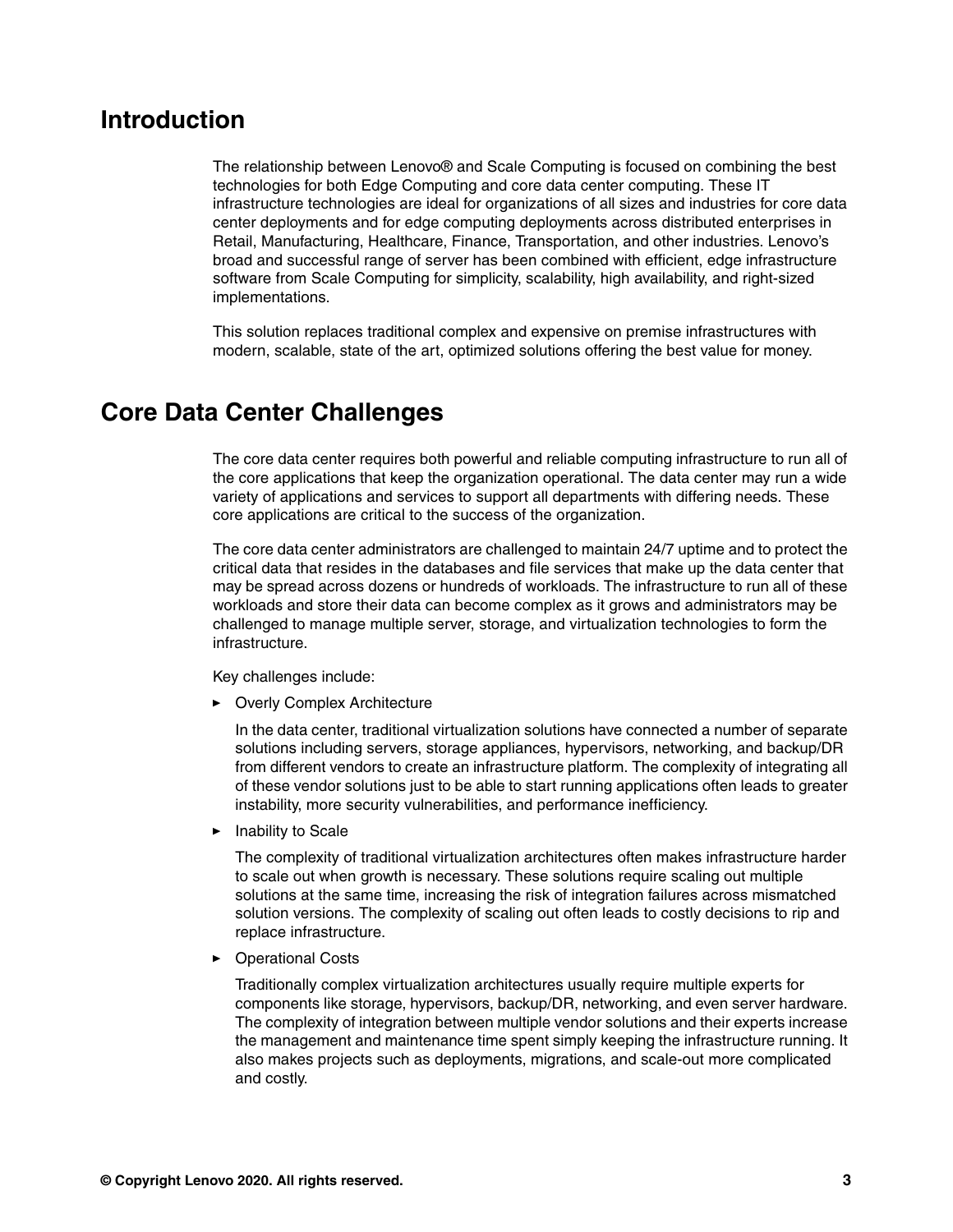# <span id="page-3-0"></span>**Distributed Enterprise Challenges**

Data and digital systems are growing more and more outside the data center. At remote facilities, stores, offices, and even on transportation vessels, data is being collected and utilized more than ever before on premises. Distributed enterprises are tasked with providing the IT infrastructure to support data and applications being used onsite in these remote sites and connect them to the cloud, the data center, or both.

Both automated systems and end users require reliable and rapid access to data to work accurately and efficiently. Remotely accessing data from a data center or the cloud poses challenges to latency and network outages at remote sites. On-premises infrastructure can keep local systems online and data fresh when remote connectivity is lost or latency is an issue.

Key challenges include:

- Inadequate Infrastructure

With IoT and Edge Computing, retailers are requiring more powerful computing resources on-premises at remote sites. Traditional infrastructure consisting of traditional single servers or single virtual hosts are no longer enough. More efficient, flexible architecture is required. That infrastructure also needs to be right-sized to the needs of sites because over-provisioning and over-paying at each store adds up fast when multiplied by dozens, hundreds, or thousands of sites.

► Up-time at Risk

Traditional, small implementations of a couple servers, possibly with external storage without reliable replication or high availability capabilities are more likely to cause downtime. As organizations innovate, their new applications and services become more business critical requiring better availability. Downtime means productivity disruption, services customers expect being unavailable, and the cost of rushing to bring systems back online.

- Operational Costs

Every aspect of IT management can be measured in cost from implementation of infrastructure in terms of time and expertise, power consumption, ongoing support and maintenance, and management time. Organizations need solutions that are easy to deploy, easy to manage, easy to support, and require little or no need for IT resources to be deployed onsite at remote retail locations.

# <span id="page-3-1"></span>**Business Value**

The Scale Computing HC3 solutions on Lenovo servers are built to satisfy the needs of both the core data center with onsite IT staff and distributed organizations with remote sites where there is no IT staff. HC3 Edge solutions are widely used in the retail, health care, education, manufacturing, financial services, and government industries.

As organizations both large and small are challenged to do more with less while expanding the scope of computing to include technologies like IoT and edge computing, less complex solutions are needed both at the core and at the edge. And as large organizations, such as retail organizations, deploy more applications to remote locations like stores to enhance the shopping experience with new services and IoT, more computing is required at these locations close to the source of the data.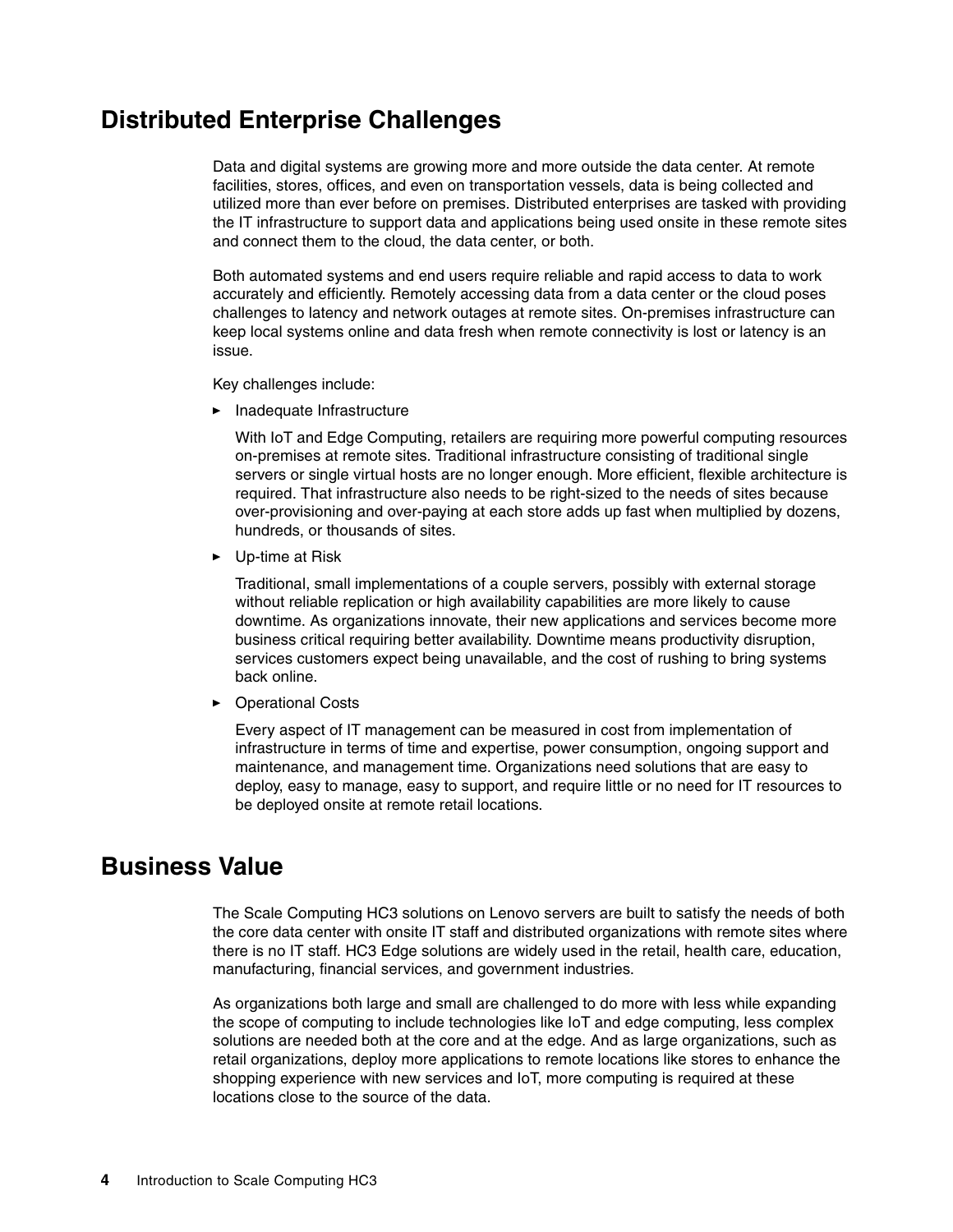HC3 computing solutions for the core and the edge provide an easy to use, flexible, right-sized, highly available, and high-performance virtualization platform for on-site computing.

The Scale Computing HC3 Edge solution has the following benefits:

- Virtualization

HC3 forms the basis for a complete 'datacenter in a box' with servers, storage and virtualization integrated into a single appliance to deliver simplicity, availability and scalability.

The integrated hypervisor offers proven, open source technology with no additional licenses that guarantees easy migration from any physical or virtual environment.

- Storage

Storage is seamlessly integrated in HC3 Software as a global namespace that is local to the applications running on HC3. Even when scaling out, new storage is automatically and seamlessly added to the global storage pool. No more storage subsystem, SAN, or storage protocols to manage.

- Management

HC3 includes storage, servers, and virtualization in a single solution with unified management. There are no separate management consoles for SANs, servers, and hypervisors as you would expect in other solutions. Multiple HC3 systems can be managed from a single web interface.

**EXECTE:** Self-Healing Automation

Clustering and redundancies combined with intelligent automation allow the HC3 system to recover quickly or seamlessly from a variety of faults and failures so that IT specialists do not need to be deployed immediately to remote sites. Systems can be managed remotely or on-site without the need for IT specialists.

► Right-Sizing and Scalability

With HC3, x86 based nodes of different types can be mixed and matched in a single cluster, or run as a single appliance, providing flexibility to build out the perfect infrastructure for applications. HC3 scales up or down to support both large deployments and very small appliances for remote edge locations. Clusters can be scaled out easily and seamlessly with new nodes as needed.

**Economic savings** 

The economic value of the Lenovo/Scale Computing solution strongly depends on the starting point and customer situation. In general, moving from the extreme situation where a customer replaces a physical, non-virtualized environment to HC3 Edge and Lenovo servers, the solution has the following benefits:

- Save by increasing server utilization through Virtualization by moving from physical servers to fewer servers with Virtualization (P2V)
- Save on Virtualization licensing (VMware or Microsoft) when moving to HC3 and Lenovo servers
- Save by eliminating SAN/NAS external arrays with HC3 and Lenovo servers
- Save up to 80% of infrastructure management time by using the simplified HC3 web interface running on Lenovo servers and dramatically reduce the number of vendors and management tools and required skills.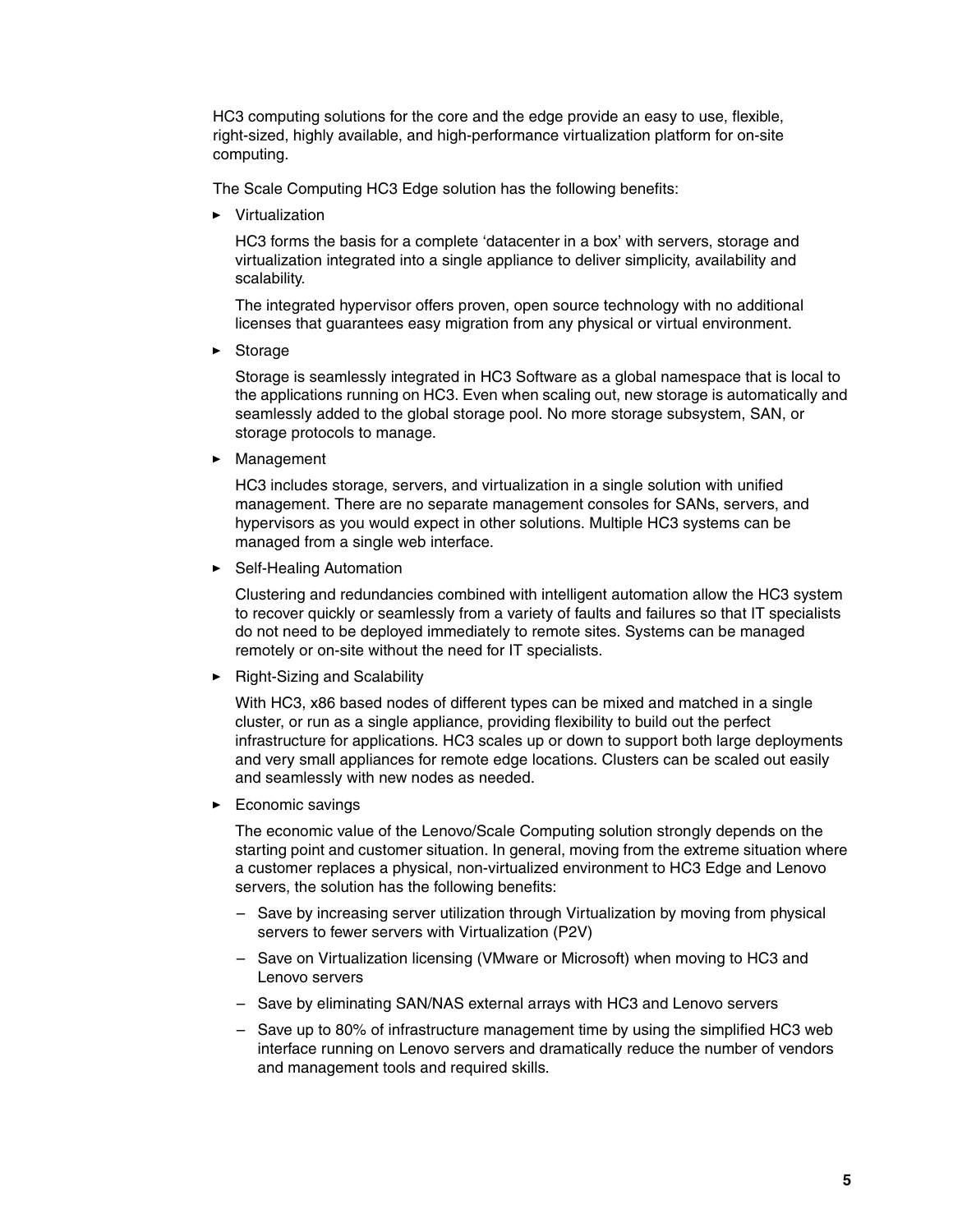# <span id="page-5-0"></span>**Solution Overview**

Scale Computing and Lenovo have partnered to combine the proven feature set built into Scale Computing HC3 with the industry-leading reliability of Lenovo systems. The result is a world-class hyperconverged solution designed to deliver simplicity, availability, and scalability in an appliance form.

[Figure 1](#page-5-1) shows the infrastructures needed for virtualization of a traditional data center compared to virtualization with HC3.



<span id="page-5-1"></span>*Figure 1 Traditional vs. modern virtualization infrastructures*

The solution has the following characteristics:

-**Simple**

> HC3 Software bring storage, servers, virtualization, and management together in a single, unified system. HC3 Software eliminates wasteful management tasks and allows IT administrators to focus on improving business processes. The simplicity of HC3 Software directly impacts IT with higher productivity and lower costs.

#### -**Available**

Based on simplicity of design, HC3 Software is inherently more stable and more highly available than traditional virtualization solutions. Redundancy, high availability, and resiliency are built into HC3 Software in every way, including built-in disaster recovery features like live migration, failover, backup, replication, and recovery. With HC3 Software, both planned and unplanned downtime can be virtually eliminated, creating more confidence with customers both internal and external.

#### -**Right-Sized and Easily Scalable**

One of the most challenging tasks for IT can be adding the right amount of capacity without over-provisioning and over-sending. With HC3 Software, the simplicity of design and efficiency allow for implementations of very small infrastructure appliances to run critical workloads as single appliances or clusters of appliances for high availability. The resource footprint of the HC3 software is very small, freeing up the hardware resources for the applications and storage needs of the onsite IT services.

If edge computing systems do need to be scaled out as on-site services expand or storage needs increase, clusters of appliances can be seamlessly scaled out. This future-proofs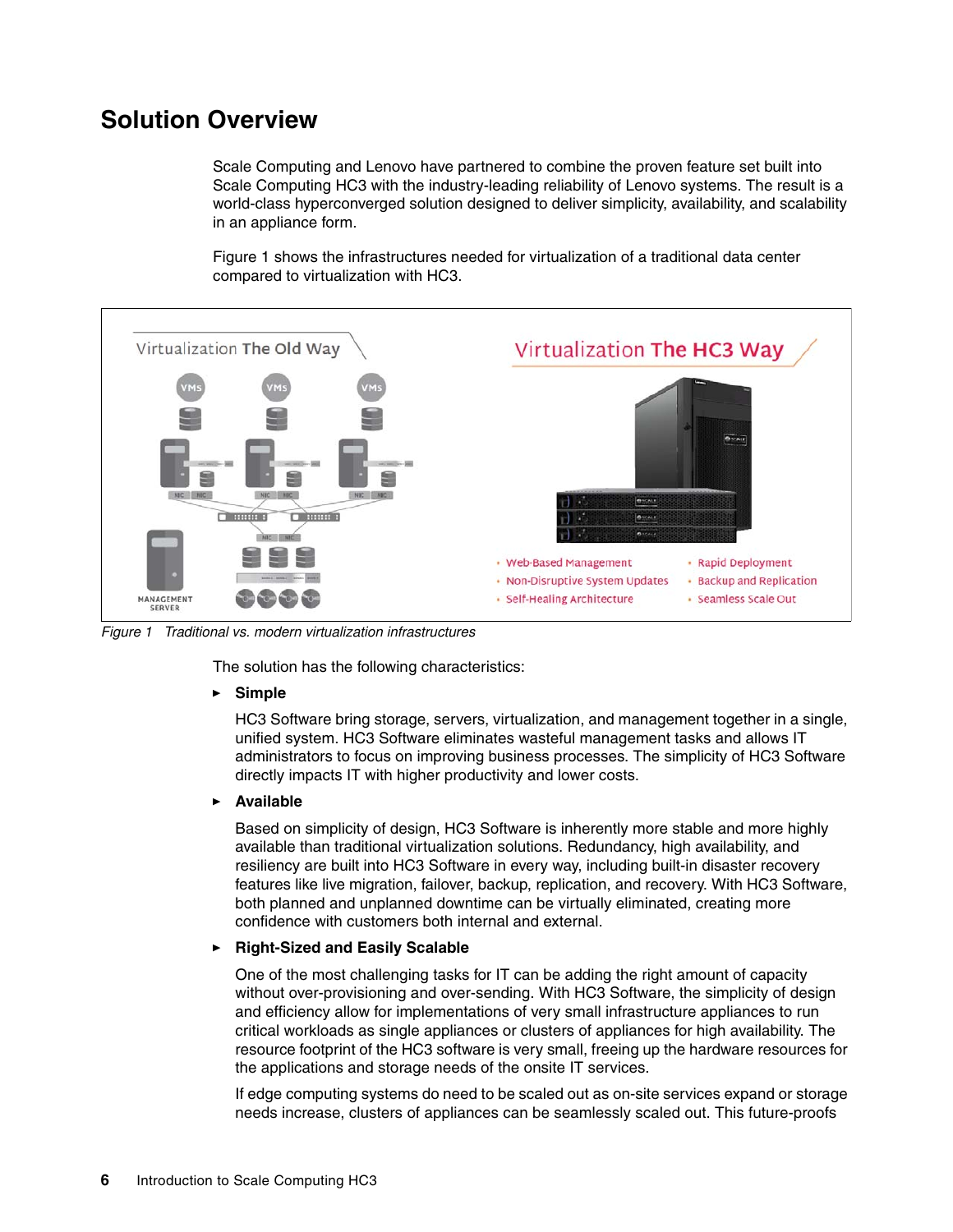the architecture for growth as needed so scale out can be performed quickly and easily when needed.

The HC3 hyperconverged solution on Lenovo servers is delivered as a turnkey solution based on the following components:

- ► Lenovo ThinkSystem™ SR250, ThinkSystem SR630, ThinkSystem SR650 and soon the ThinkSystem SE350 Edge Server.
- ► Scale Computing HC3 KVM-based hyperconverged infrastructure software.

## <span id="page-6-0"></span>**HC3 Overview**

The uniqueness of this solution is the patented HC3 software. HC3 is installed by authorized Lenovo channel partners onto specific server nodes, ready to deploy straight out-of-the-box, fine-tuned for each Lenovo node type with nothing additional to license or install. HC3 continuously monitors all virtual machines, software, and hardware components to detect and automatically respond to common infrastructure events, maintain application availability, and simplify data center management.

The Scale Computing solution on Lenovo servers was designed to provide highly available, scalable compute and storage services while maintaining operational simplicity through highly intelligent software automation and architecture simplification. HC3 puts intelligence and automation in the software layer of the infrastructure.

The solution is designed to take advantage of low cost, easily replaceable and upgradable hardware components including the virtualization capabilities built into the Lenovo server architecture. By clustering these components together into a single unified and redundant system, these attributes combine to create a flexible and complete "datacenter in a box".

Operating like a redundant and elastic "private cloud", additional nodes can be automatically "incorporated" into the cluster, and with failed hardware being expected, can easily be replaced with minimal effort or disruption.

Server Virtualization features include:

- Integrated hypervisor based on proven, open source technology with no additional licenses
- Integrated web-based management
- **E** Live VM migration
- **EX Cluster to Cluster Replication**
- Easy migration from physical or virtual environments with HC3 Move

Storage features include:

- Software-defined, hybrid storage system
- ► High performing spinning disk with optional SSD storage tier
- Streamlined, direct block-access data path
- Wide striping across cluster with redundant data placement
- ► Thin provisioning, snapshots, cloning
- Advanced data services like deduplication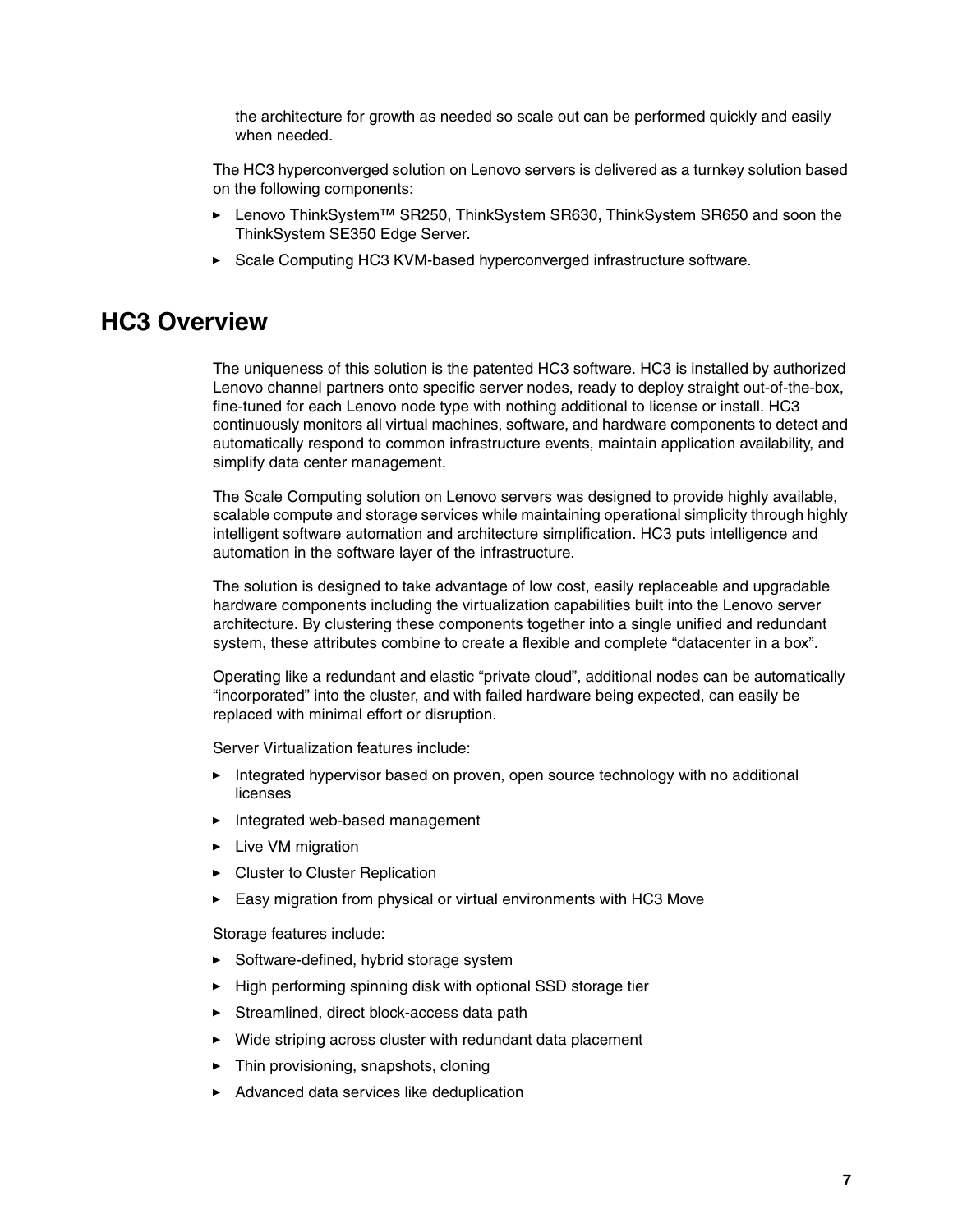Integrated Management features include:

- Web-based UI with remote site monitoring
- Web-based console access from within a browser
- -Self-healing including automatic failover of VMs in clusters of 3+ nodes
- ► Rolling upgrades and patching with no downtime in clusters of 3+ nodes

Flexible scalability features:

- Industry-leading, Lenovo hardware
- ► Remote Scale Computing HC3 support
- -Turnkey plug and play expansion

## <span id="page-7-0"></span>**HC3 Features**

The Scale Computing HC3 software layer brings a range of capabilities to the Lenovo hardware, from data efficiency, to single-click manageability:

#### - **HyperCore**

The heart of the HC3 platform is the HyperCore operating system which includes a fully integrated KVM-based hypervisor with Scale Computing's patented block access, direct attached storage system called SCRIBE. SCRIBE includes HEAT to automate tiering across our own hybrid flash storage architecture.

#### - **Scale Computing Reliable Independent Block Engine (SCRIBE)**

SCRIBE is a wide-striped storage architecture that combines all disks in the cluster into a single storage pool that is tiered between flash SSD and spinning HDD storage.

Blocks are striped across all nodes in a cluster redundantly to protect both against individual drive failure and node failure. The use of every drive through wide striping gives a performance advantage to every VM on the cluster.

Performance is also enhanced through direct block access because of the direct integration between the storage and the hypervisor resulting in Hypervisor Embedded Storage. There are no inefficient storage protocols that would normally be found in SAN or NAS-based storage solutions including Virtual Storage Appliance architectures.

#### - **HyperCore Enhanced Automated Tiering (HEAT)**

HyperCore Enhanced Automated Tiering is the part of SCRIBE that manages data efficiently between the flash SSD tier and the spinning HDD tier in the cluster storage pool.

HEAT prioritizes blocks of data on SSD or HDD based on a I/O heat map that tracks I/O against each virtual disk. Although HEAT is primarily automation happening behind the scenes, it provides the ability for the user to tune the relative priority of every virtual disk in the cluster to further optimize the SSD usage where it is needed the most.

#### -**HC3 Web Interface**

The entire HC3 Edge solution (hardware and software) is managed from a single web interface that can be accessed from any node in a cluster. The simple intuitive interface design allows both storage and compute resource management and virtual machine management from a single screen. Resource statistics are displayed in real-time along with IOPS, both per VM and cluster wide. VM consoles are also immediately available from the web interface.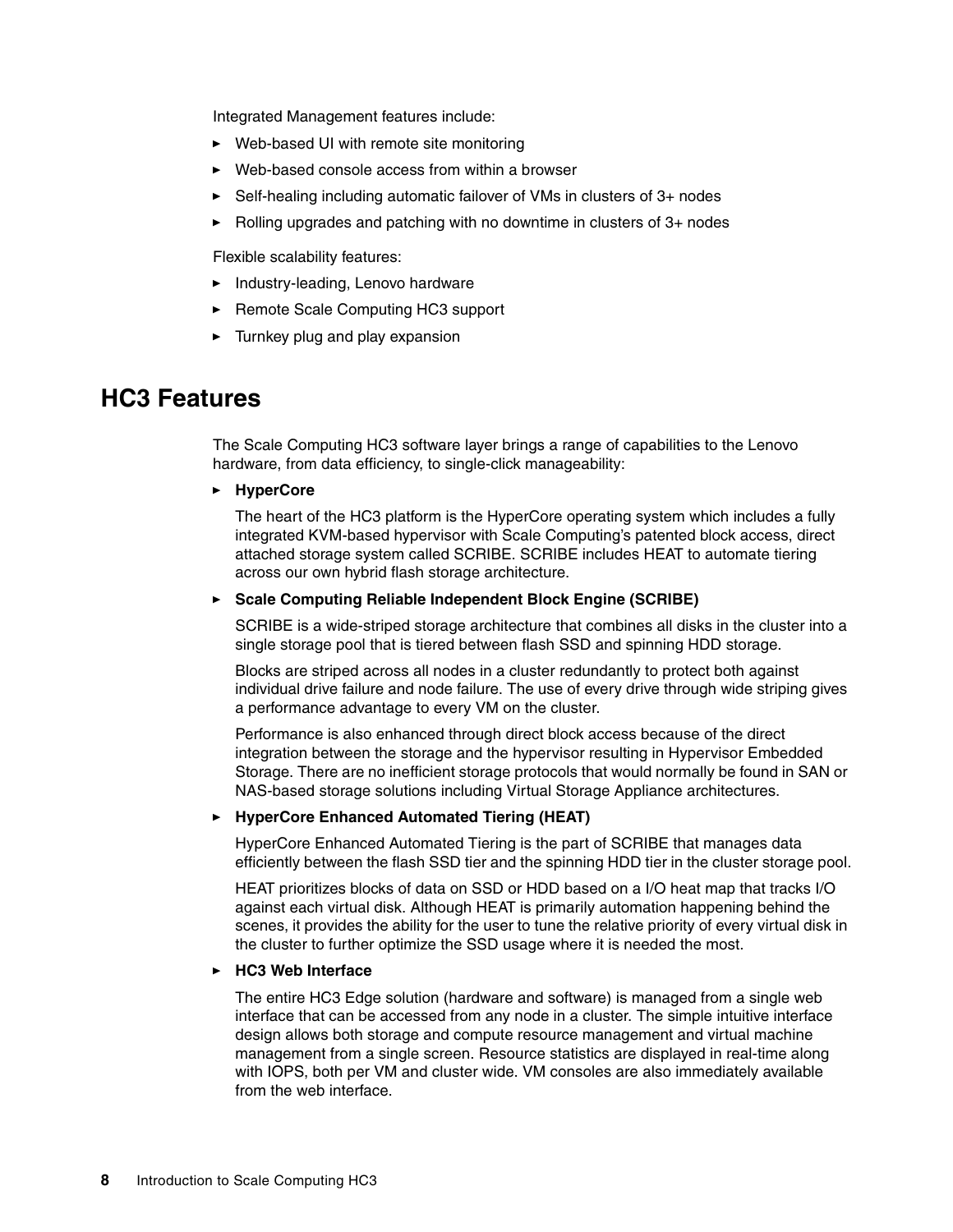[Figure 2](#page-8-0) shows an example of the web interface.



*Figure 2 HC3 Web Interface* 

### <span id="page-8-0"></span>- **Rapid, Easy Deployment**

An HC3 cluster can be racked, cabled, powered on, configured in a matter of minutes, and VMs can be deployed and running in under an hour. Manage from your preferred web browser to the HC3 web interface. There is no extra software to install, simply upload ISOs to deploy VMs with your required guest OS.

#### $\blacktriangleright$ **Self-Healing**

The HC3 architecture is built with layers of redundancy, such as dual active/passive network ports, redundant power supplies, and redundant block storage striped across all cluster nodes. Intelligent automation handles drive failures and node failures, redistributing data across remaining drives and VMs across remaining nodes and automatically absorbing replacement drives and replacement nodes into the resource pools.

#### $\blacktriangleright$ **VM High Availability**

If a node fails within the cluster, all VMs running on that node are automatically failed over to one of the remaining cluster nodes. Failover happens within minutes for minimal disruption. After the node has been restored or replaced, the VMs can non-disruptively be live migrated back if desired.

#### - **Live VM Migration**

VMs on HC3 clusters can be non-disruptively migrated between nodes with no downtime. This not only allows for rebalancing resource allocation across the cluster but also allows VMs to be relocated automatically during our rolling update process for the HyperCore OS firmware.

#### -**Cluster to Cluster Replication**

VMs can be replicated between two HC3 clusters with native, built-in replication. Replication can be local or remote across any distance and can be configured to replicate changes as often as every 5 minutes. Granular selection of VMs for replication allows a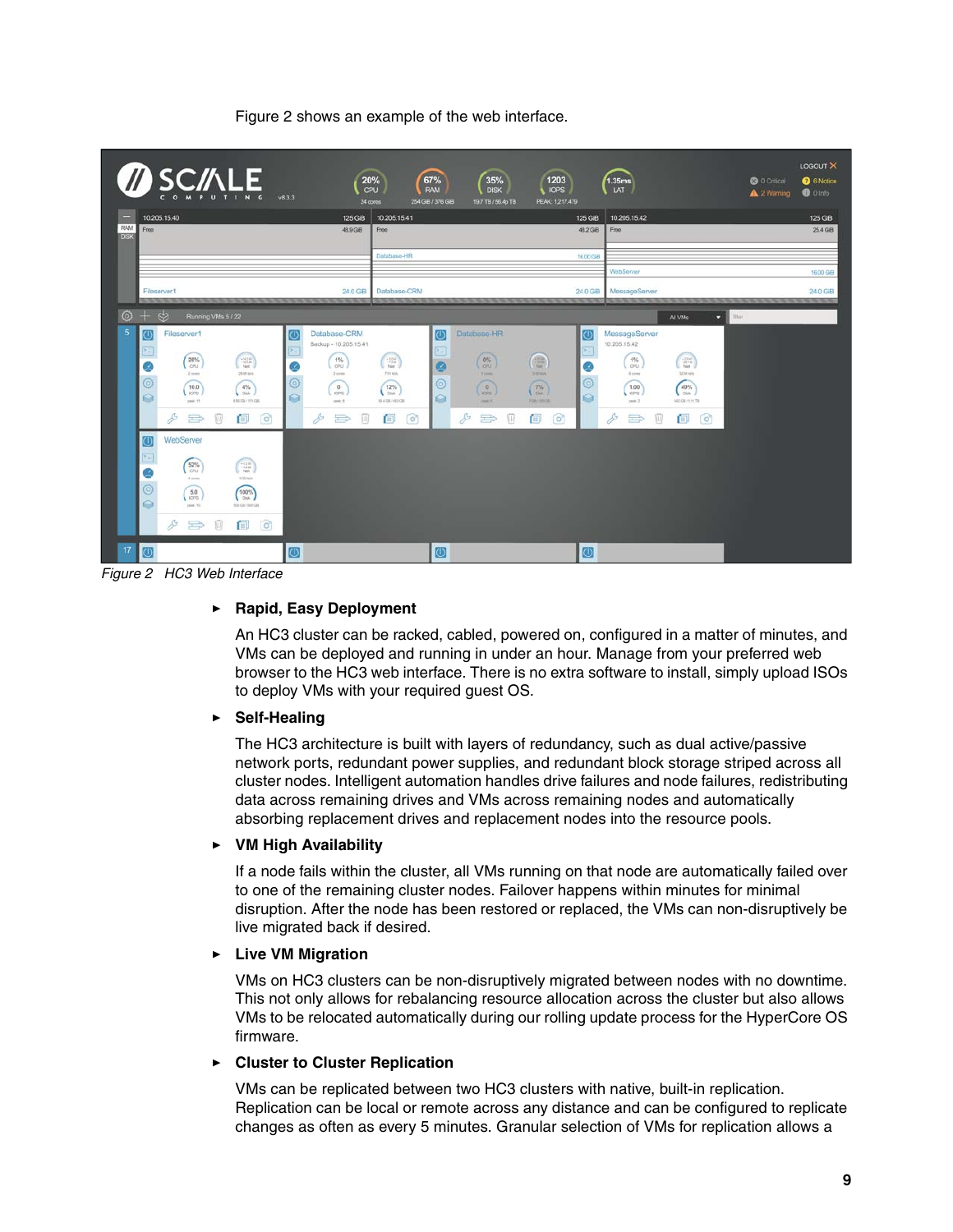range of between one and all of the VMs on a cluster to be replicated. Replica VMs on the target cluster can be booted up within minutes in the event of a failure of the VM on the primary cluster.

#### - **Snapshot Scheduling**

VM snapshots can be scheduled intuitively and flexibly from the HC3 Web Interface. Schedules can include multiple rules spanning schedule intervals based on minutes to months. Schedules are created as templates that can be assigned to one or more VMs across a cluster.

#### - **Thin VM Cloning**

HC3 uses a unique thin cloning technique that allows cloned VMs to share the same data blocks as their parent VM for storage optimization, but with no dependencies. If the parent is deleted, the clone is not affected and continues operating without disruption.

#### -**Per VM Real-Time Statistics**

In addition to providing cluster-wide utilization of IOPS, Storage, RAM and CPU in the primary web interface dashboard for users, VM-level statistics are provided for each individual VM and updated in real-time.

#### - **Non-Disruptive Scale-Out**

When a cluster needs more resources, a new node can be added within minutes without any downtime to the existing nodes or VMs. After racking, cabling, powering up, and assigning an IP address, the new node and its resources are seamlessly absorbed into the cluster, including the storage capacity being immediately added to the storage pool. Adding nodes results in an immediate performance increase to the running VMs as the resource pool is expanded.

#### - **Non-Disruptive Rolling Updates**

HC3 receives software/firmware updates directly to the HC3 Web Interface where they can be applied automatically with no downtime. A single click updates the hypervisor, the storage system, the firmware, and any other part of the system. The automated update process will automatically relocate VMs between nodes to free up the nodes, one at a time, to be updated. When all the cluster nodes are updated, the VMs are returned to their original configuration across the cluster.

#### - **Mix and Match Nodes**

You can easily add a Lenovo server as a new node to increase the cluster storage pool at any point. This allows clusters to grow not just linearly but in whatever way is needed or desired. This support for different size cluster nodes can facilitate non-disruptive upgrades to the infrastructure by adding newer, bigger nodes and then retiring or repurposing older small nodes if desired, all while keeping the VMs running.

#### -**Storage Deduplication and Detail**

HC3 storage deduplication reduces the storage footprint of data stored on virtual machines. Virtual disks are deduplicated, post-process to eliminate duplicate data blocks and free up storage with minimal impact to running VMs. With deduplication, disks can hold considerably more data than previously allowed within the same physical disk capacity. Along with the deduplication, the storage details available in the HC3 Web interface provide detailed information on utilization and efficiency.

#### -**Multi-Cluster Remote Management**

HC3 offers the ability to monitor multiple clusters within the HC3 Web interface. The intuitive design shows the status of multiple clusters that can be local or remote to keep tabs on your entire enterprise of HC3 nodes and clusters. Whether they are single nodes in remote offices or DR targets, or multi-node clusters, the new multi-cluster view provides at-a-glance monitoring of all your HC3 assets.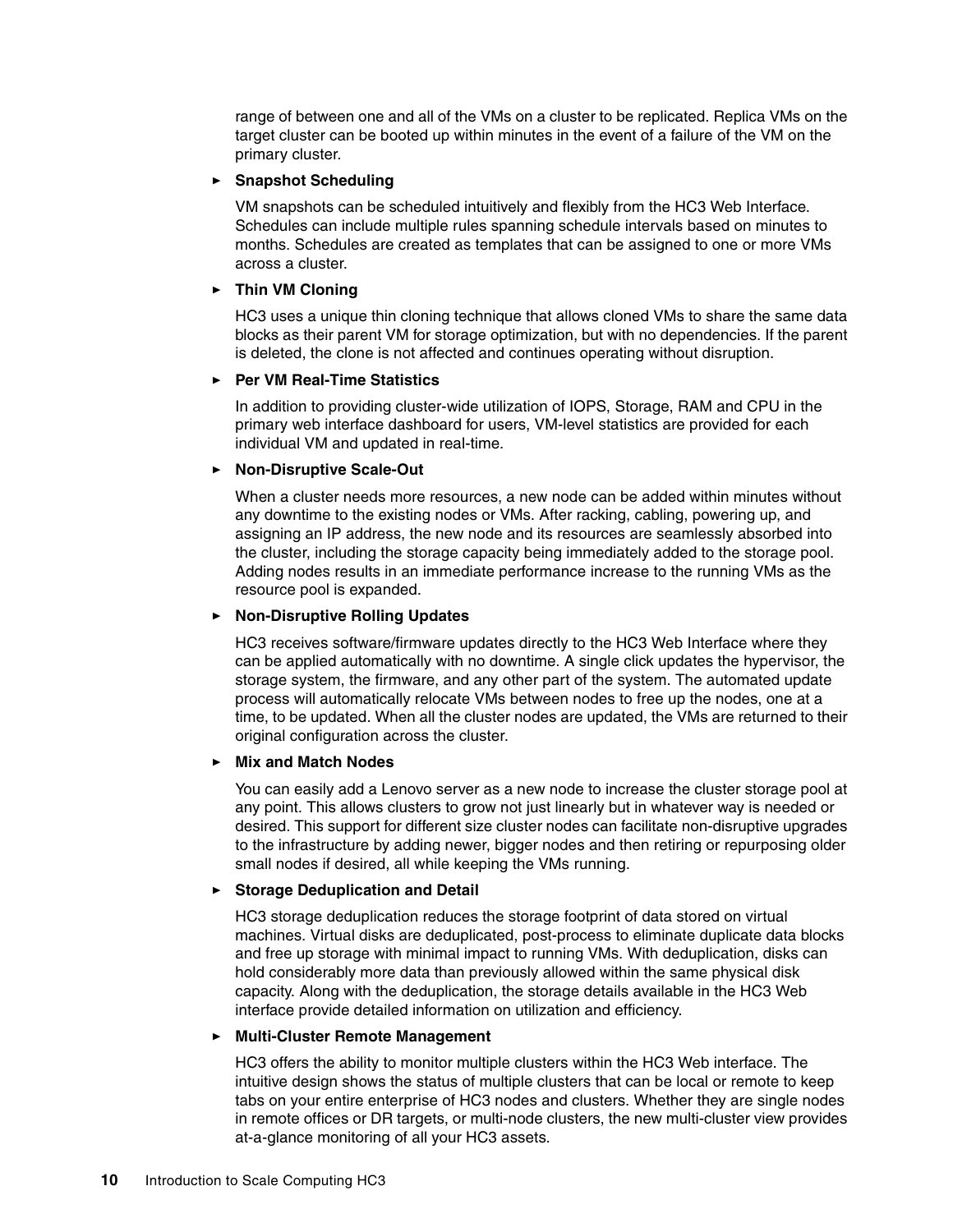#### - **Multi-User Administration and Logging**

HC3 offers multi-user login and administration so you can better manage your multiple admins. Multiple users may login with their own credentials to perform their own administrative functions. User access can be limited to read-only, specific functional roles, or full admin rights. Logging keeps track of administrator access to assist in management and troubleshooting.

#### - **ScaleCare Remote Support Access**

The HC3 systems offer a remote access point exclusive to ScaleCare support, to help installation or diagnose support issues and take corrective actions if necessary. This remote access dramatically speeds up support issue resolution by giving ScaleCare support engineers the ability to see issues first hand and in real time.

#### - **HC3 Cloud Unity**

Scale Computing and Google have created a partnership to announce HC3 Cloud Unity, a hybrid cloud solution that is uniquely easy and affordable. By combining HC3 hyperconverged private cloud infrastructure with Google Cloud Platform, HC3 Cloud Unity connects on-prem and cloud infrastructure in a way that is accessible to any size organization.

HC3 Cloud Unity connects an HC3 system on-prem with an HC3 system instance in Google Cloud Platform, users get a unified management experience for both on-prem and cloud infrastructure. A single HC3 web interface can manage multiple HC3 systems both on-prem and in the cloud.

## <span id="page-10-0"></span>**Deployment Examples**

The Lenovo Scale Computing HC3 Solution enables a wide variety of applications and use cases. Typical deployment scenarios include the following:

#### -**Core Datacenter**

HC3 is scalable enough to handle core computing applications or run as centralized disaster recovery in the core datacenter. With HC3, you can replace traditional, complex virtualization infrastructure with a modern and scalable environment that is optimized for distributed enterprises.

#### - **Business-critical applications**

Traditional business critical applications such as Exchange, SQL Server, SharePoint, Oracle, SAP or industry-specific line-of-business applications will run efficiently, as well as newer application platforms for IoT, digital video security, and more.

#### - **Single-node configurations**

Scale Computing has always offered clusters of three or more appliances (or nodes) for high availability, but also recognized that there are some use cases where even a 3-node cluster is unnecessary. A single node appliance configuration can be deployed alongside HC3 clusters to enable edge computing and disaster recovery use cases that provide more flexibility and cost savings than traditional cluster configurations.

#### - **Edge Computing or ROBO**

For edge computing, which includes remote office/branch office (ROBO) computing, single nodes address the need for very small infrastructure requirements at locations supporting a small number of users. These remote sites, away from the central IT hub, most likely do not have any dedicated IT staff which makes management problematic. Still, these sites often need several services from Active Directory, DNS, messaging and communications, file and print services, among others.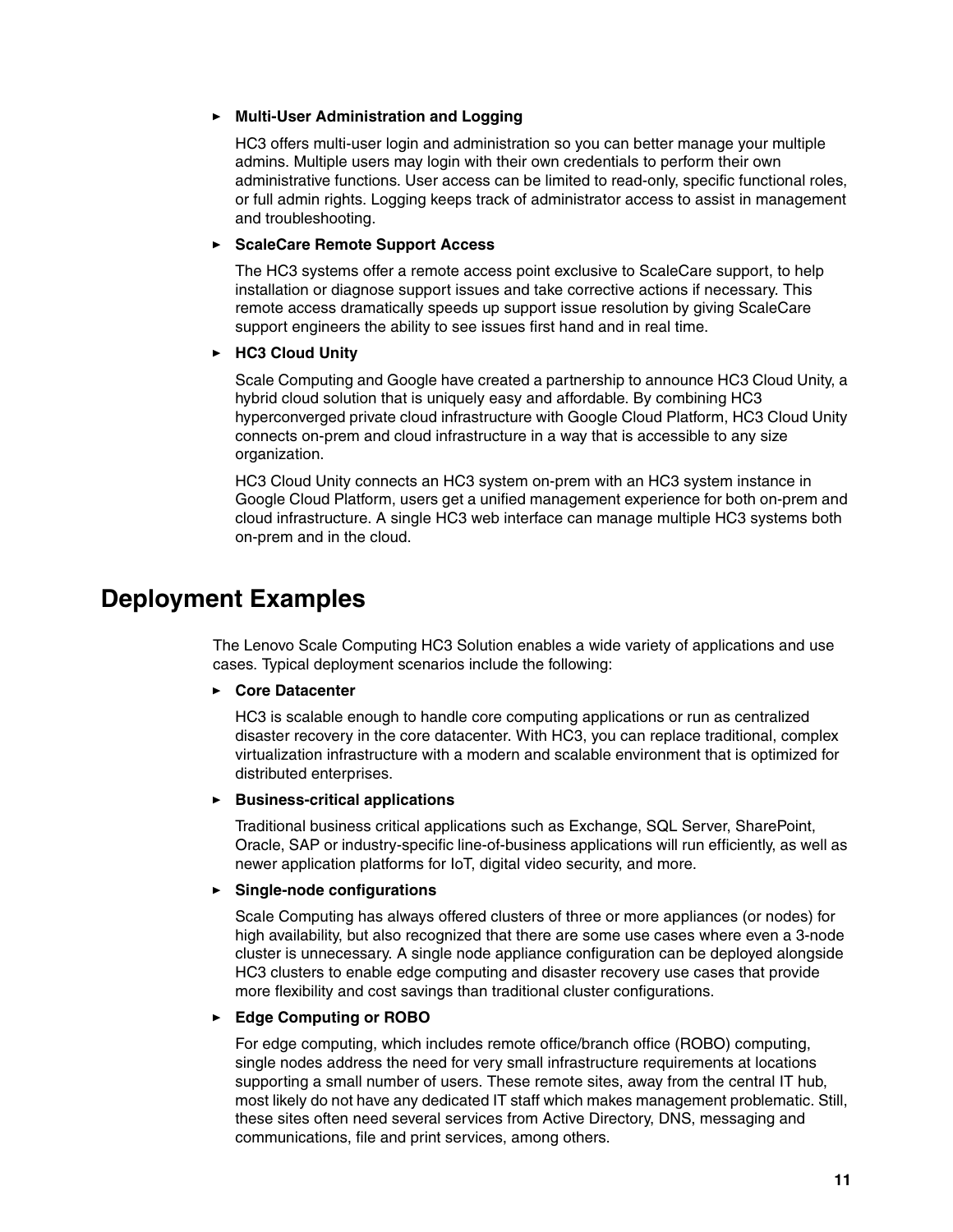You may be thinking that a low-cost traditional server or two would suffice for these sites, and that is how these sites have traditionally been architected. However, HC3 offers so much more than traditional server architecture for distributed enterprise. With HC3 running at both the central IT hub and the remote sites, the distributed enterprise infrastructure is not only easier to manage, but more resilient and able to be recovered from disaster much more quickly.

Remote management capabilities along with the built-in replication and self-healing alone make HC3 Edge ideal for these remote sites but the fact that HC3 Edge is so simple and easy to use, makes it perfect for sites without dedicated IT staff.

#### -**Disaster recovery**

Disaster Recovery (DR) is not a one-size fits all solution. That's why it was built into HC3 to allow you to protect your workloads down to the individual VM level. Depending on your business, you may need to protect only a few critical workloads or you may need to protect most or all your workloads. Just because you have a multi-node HC3 Edge cluster in production does not necessarily mean you need a duplicate cluster for DR.

The single node appliance configuration provides budget-friendly options for protecting critical workloads with replication and failover. If you can identify a handful of critical workloads that will keep your business operation in the event of disaster, you may be able to use a single node appliance to recover those workloads until you can reinstate your full HC3 production cluster. For some organizations, a single node appliance as a local replication target can provide an effective backup solution.

By implementing disaster recovery with HC3, you have great flexibility in choosing the recovery capacity you need and using capabilities that are built in at no extra cost. The single node appliance configuration enables DR to be achieved at a very low cost but with the benefits of continuous replication and failover.

#### - **Cloud computing**

The background for many hyperconverged infrastructure designs is based on the need to scale out, using smaller x86 type servers as building blocks for both on-premises (Private Cloud) and off premises (Public Cloud) infrastructures.

Depending on the nature of the business we expect cost, compliance, regulatory, latency, familiarity, and privacy concerns to be the basis of what the split between public and private will be. In any case, the needs for on premises infrastructure will be based on scalability, availability, and simplicity. The functionality of the HC3 hyperconverged solution is designed to address the large number of small, midmarket, and distributed enterprise in combination with global or in most case local managed/cloud service providers.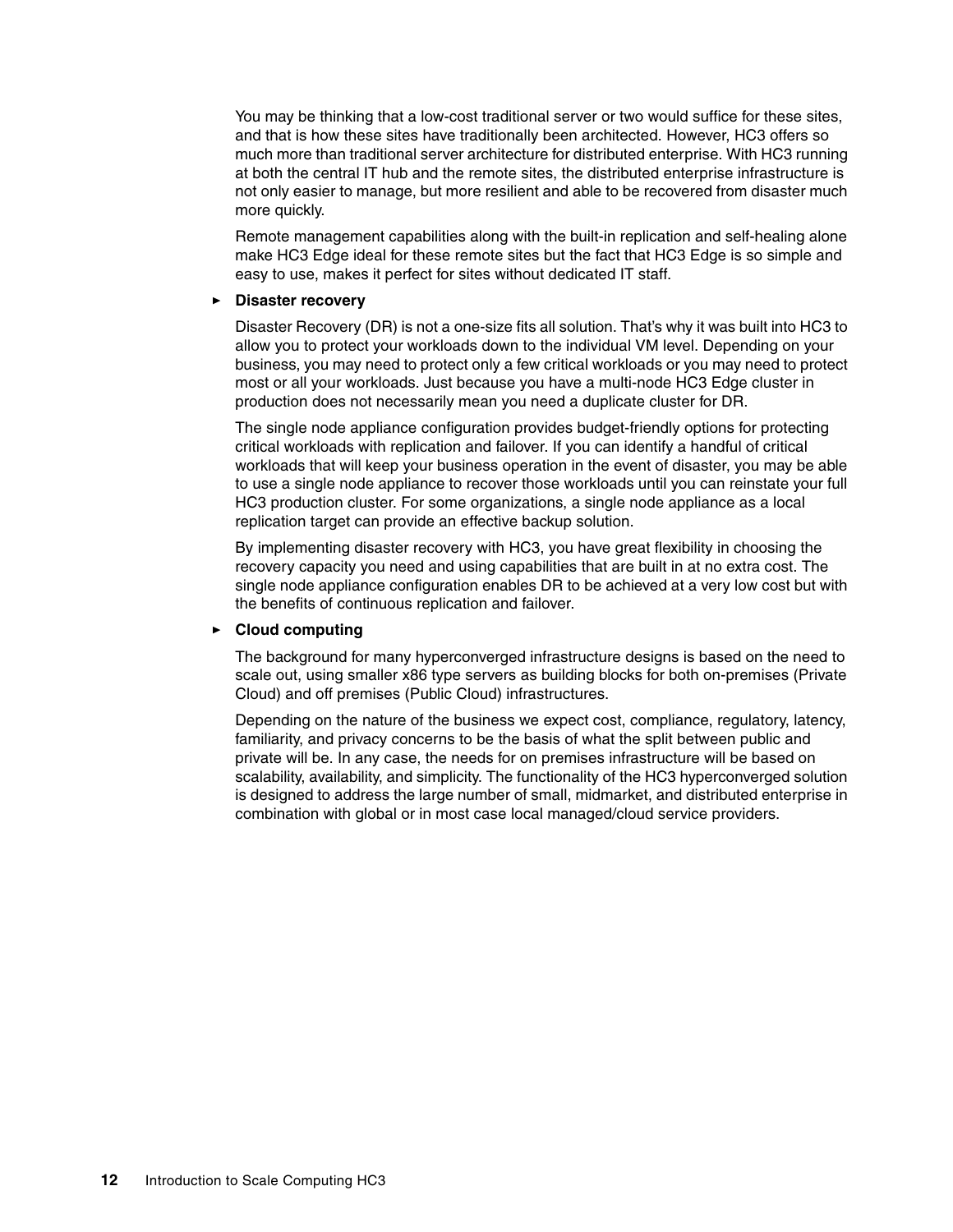# <span id="page-12-0"></span>**Hardware Components**

This section describes the major hardware components of the solution.

## **Lenovo ThinkSystem SR250 rack server**

Lenovo ThinkSystem SR250 is an affordable, single-socket 1U rack server for small and medium businesses that need optimized performance and flexibility for future growth, along with enterprise-class reliability, management, and security.



*Figure 3 Lenovo ThinkSystem SR250*

### **Specifications of the solution**

The following table summarizes the offering.

|                   |                                                                        |        | <b>SR250</b>                |                               |
|-------------------|------------------------------------------------------------------------|--------|-----------------------------|-------------------------------|
| Processor         | 1 x Intel Xeon E Processor                                             |        |                             |                               |
| Memory            | 32-128GB                                                               |        |                             |                               |
| HDD storage (Raw) | 4 x HDD<br>$(4TB-32TB)$                                                | 3x HDD | (4TB-24TB)                  |                               |
| SSD storage (Raw) |                                                                        |        | 1x SSD<br>(480 GB - 1.92TB) | 4 x SSD<br>$(960GB - 7.68TB)$ |
| <b>Network</b>    | $4 \times 1$ GbE                                                       |        | $4x$ 10GbE SFP+             |                               |
| Dimensions        | Height: 43 mm (1.7 in) Width: 434 mm (17.1 in) Depth: 498 mm (19.6 in) |        |                             |                               |

*Table 1 Supported SR250 Configurations with HC3*

For more information, see the Lenovo Press product guide:

<https://lenovopress.com/lp1272-thinksystem-sr250-server-e2200>

## **Lenovo ThinkSystem ST250 tower server**

The Thinksystem ST250 harnesses enterprise-level server power with the next-generation Intel® Xeon® E-2200 processors, featuring a performance bump of up to 34% generation-to-generation, in tandem with a wide range of storage options.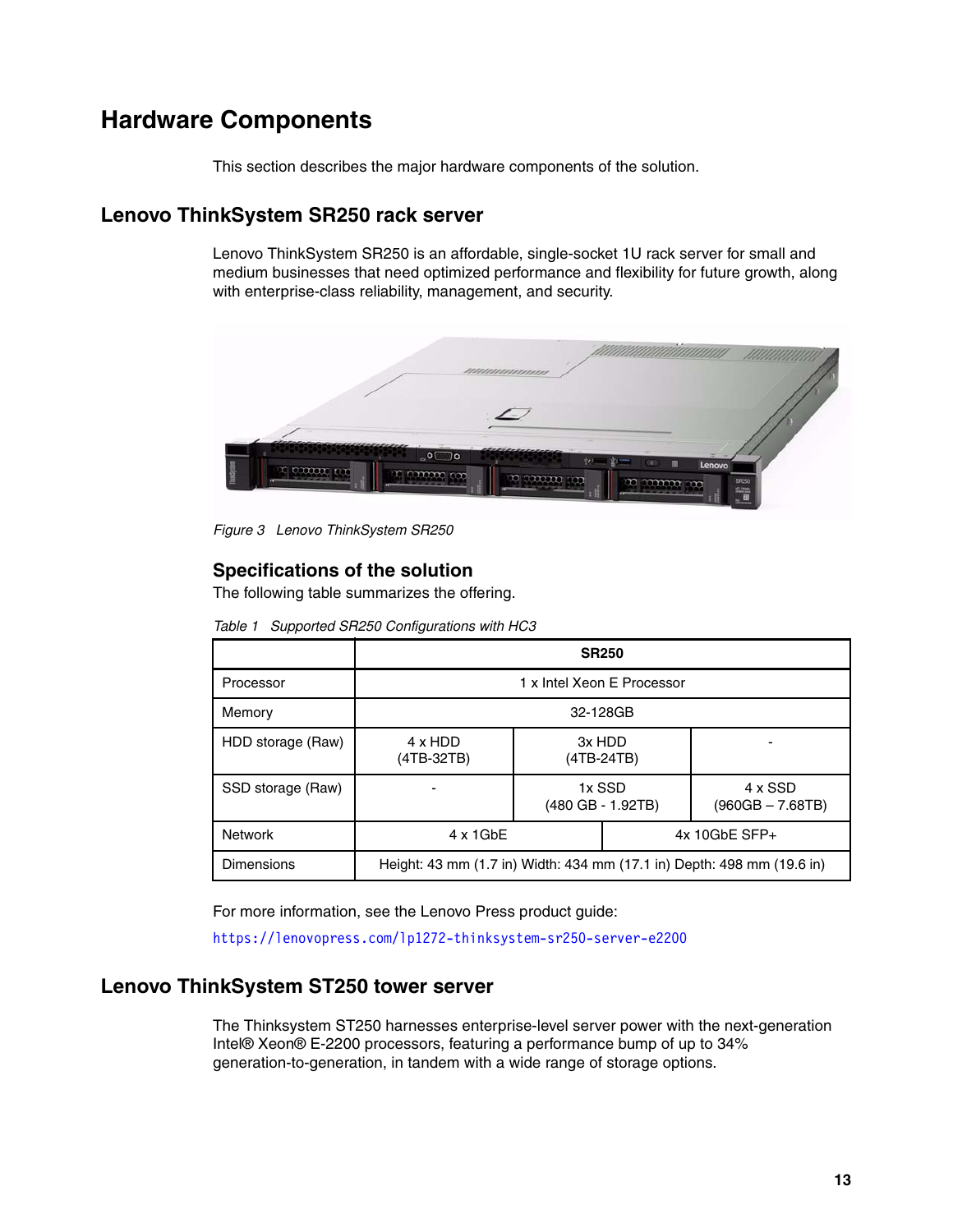

*Figure 4 Lenovo ThinkSystem ST250*

Specifications of the solution are listed in the following table.

|                   | <b>ST250</b>                                                                |                               |
|-------------------|-----------------------------------------------------------------------------|-------------------------------|
| Processor         | 1 x Intel Xeon E Processor                                                  |                               |
| Memory            | 32-128GB                                                                    |                               |
| HDD storage (Raw) | 4 x HDD<br>(4TB-32TB)<br>8 x HDD<br>(8TB-64TB)                              |                               |
| SSD storage (Raw) |                                                                             | 4 x SSD<br>$(240GB - 1.92TB)$ |
| <b>Network</b>    | $2 \times 1$ GbE                                                            |                               |
| <b>Dimensions</b> | Height: 430 mm (17 in)<br>Width: 175 mm (6.9 in)<br>Depth: 566 mm (22.3 in) |                               |

*Table 2 Supported ST250 Configurations with HC3*

For more information, see the Lenovo Press product guide:

<https://lenovopress.com/lp1275-thinksystem-st250-server-e2200>

## **Lenovo ThinkSystem SR630 rack server**

Lenovo ThinkSystem SR630 is an ideal 2-socket 1U rack server for small businesses up to large enterprises that need industry-leading reliability, management, and security, as well as maximizing performance and flexibility for future growth.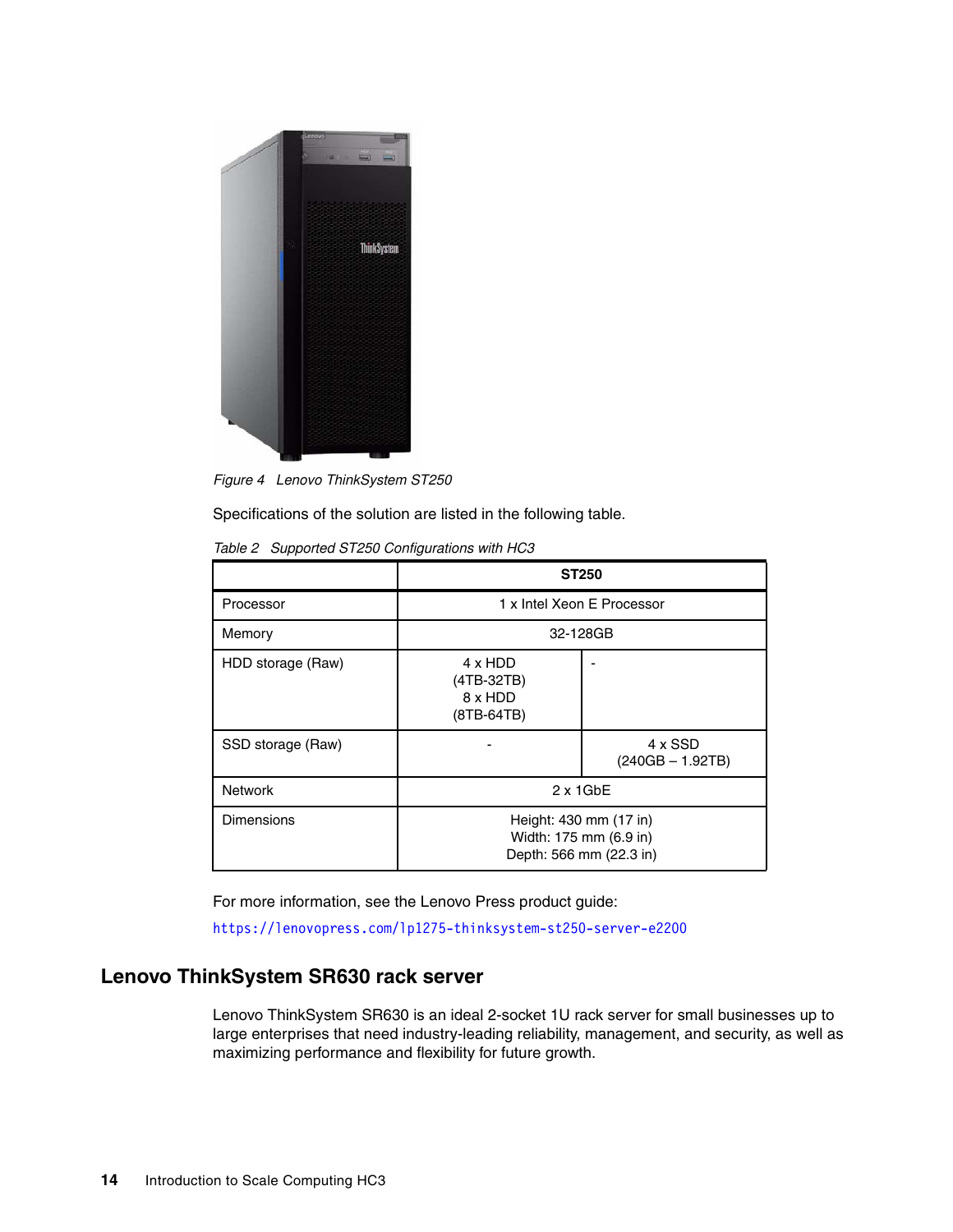The SR630 server is designed to handle a wide range of workloads, such as databases, virtualization and cloud computing, virtual desktop infrastructure (VDI), infrastructure security, systems management, enterprise applications, collaboration/email, streaming media, web, and HPC.



*Figure 5 Lenovo ThinkSystem SR630*

## **Highlights**

- Versatile and scalable to grow with your business needs
- ► Optimized system design to meet performance and price points for almost any workload
- - Shared components across the ThinkSystem portfolio for reduced parts inventory, quicker servicing, and higher availability
- -Leadership systems management that leverages industry standards, such as RedFish
- ► Highly energy-efficient, with ASHRAE A2 compliance, and A4 compliance (with limitations) for up to 45°C continuous operation

## **Specifications of the solution**

The Lenovo-Scale Computing offering is available in many different configurations to meet all customer requirements but below are example configurations, from an entry level system, up to a more performance driven setup to help show the breadth of the options supported on the SR630. The tables in this section help you identify which configuration would fit your workload requirements.

|                   | <b>SR630</b>                                                             |                                  |                                        |
|-------------------|--------------------------------------------------------------------------|----------------------------------|----------------------------------------|
| Processor         | 1 or 2 x Intel Xeon Scalable Processors                                  |                                  |                                        |
| Memory            | 64GB - 1024GB                                                            |                                  |                                        |
| HDD Storage (Raw) | 4 x HDD<br>(4TB-64TB)                                                    | $3 \times HDD$<br>$(3TB - 48TB)$ |                                        |
| SSD Storage (Raw) |                                                                          | 1 x SSD<br>$(480GB - 7.68TB)$    | $4 \times$ SSD<br>$(1.92TB - 30.72TB)$ |
| <b>Network</b>    | 4 x 10GBase-T                                                            | $4 \times 10$ GbE SFP+           |                                        |
| <b>Dimensions</b> | Height: 43 mm (1.7 in), Width: 434 mm (17.1 in), Depth: 715 mm (28.1 in) |                                  |                                        |

*Table 3 Supported SR630 Configurations with HC3*

Additional Resources:

► Lenovo Press product guide

<https://lenovopress.com/lp1049-thinksystem-sr630-server-xeon-sp-gen2>

- Lenovo XClarity™ Administrator management software

<https://lenovopress.com/tips1200-lenovo-xclarity-administrator>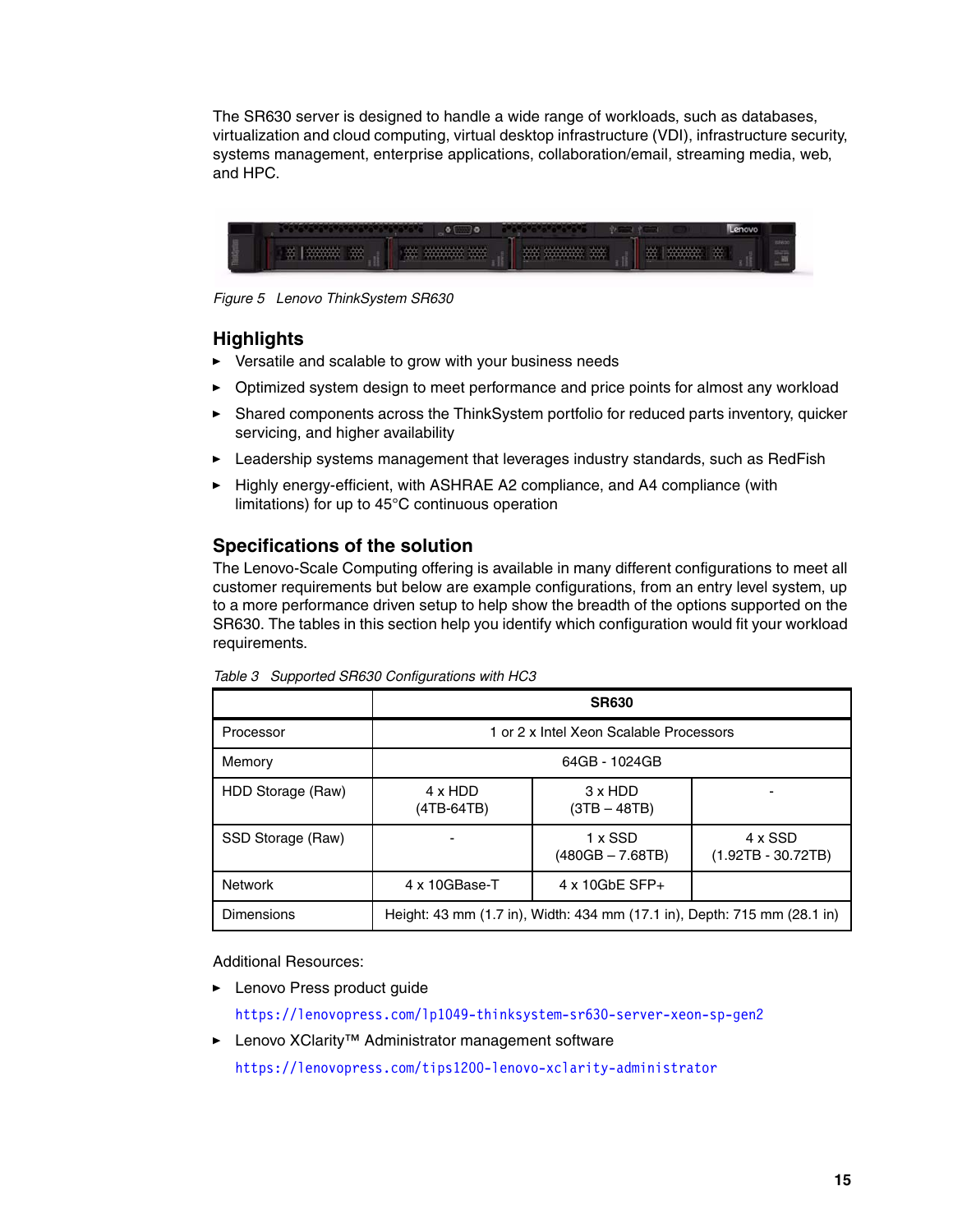## **Lenovo ThinkSystem SR650 rack server**

Lenovo ThinkSystem SR650 is an ideal 2-socket 2U rack server for small businesses up to large enterprises that need industry-leading reliability, management, and security, as well as maximizing performance and flexibility for future growth.

The SR650 server is designed to handle a wide range of workloads, such as databases, virtualization and cloud computing, virtual desktop infrastructure (VDI), enterprise applications, collaboration/email, and business analytics and big data.



*Figure 6 Lenovo ThinkSystem SR650*

## **Highlights**

- -Top-performing server for data centers needing scalability
- -Versatile and scalable to grow with your business needs
- -Optimized system design to meet performance and cost points for almost any workload
- - Shared components across the ThinkSystem portfolio for reduced parts inventory, quicker servicing, and higher availability
- -Leadership systems management that leverages industry standards, such as RedFish
- $\blacktriangleright$  Highly energy-efficient, with ASHRAE A2 compliance, and A4 compliance (with limitations) for up to 45°C continuous operation

## **Specifications of the solution**

The Lenovo-Scale Computing offering is available in many different configurations to meet all customer requirements but below are example configurations, from an entry level system, up to a more performance driven setup to help show the breadth of the options supported on the SR650. The tables in this section help you identify which configuration would fit your workload requirements.

|                   | <b>SR650</b>                                                                 |                               |  |
|-------------------|------------------------------------------------------------------------------|-------------------------------|--|
| Processor         | 2 x Intel Xeon Scalable Processors                                           |                               |  |
| Memory            | 128GB - 1536GB                                                               |                               |  |
| HDD Storage (Raw) | 12x HDD (12TB - 192TB)                                                       | $9x$ HDD (9TB $-$ 144TB)      |  |
| SSD Storage (Raw) |                                                                              | $3x$ SSD $(1.44TB - 23.04TB)$ |  |
| <b>Network</b>    | $4x$ 10GBASE-T or $4x$ 10GbE SFP+                                            |                               |  |
| Dimensions        | Height: 87 mm (3.4 in)<br>Width: 445 mm (17.5 in)<br>Depth: 720 mm (28.3 in) |                               |  |

*Table 4 Supported SR650 Configurations with HC3*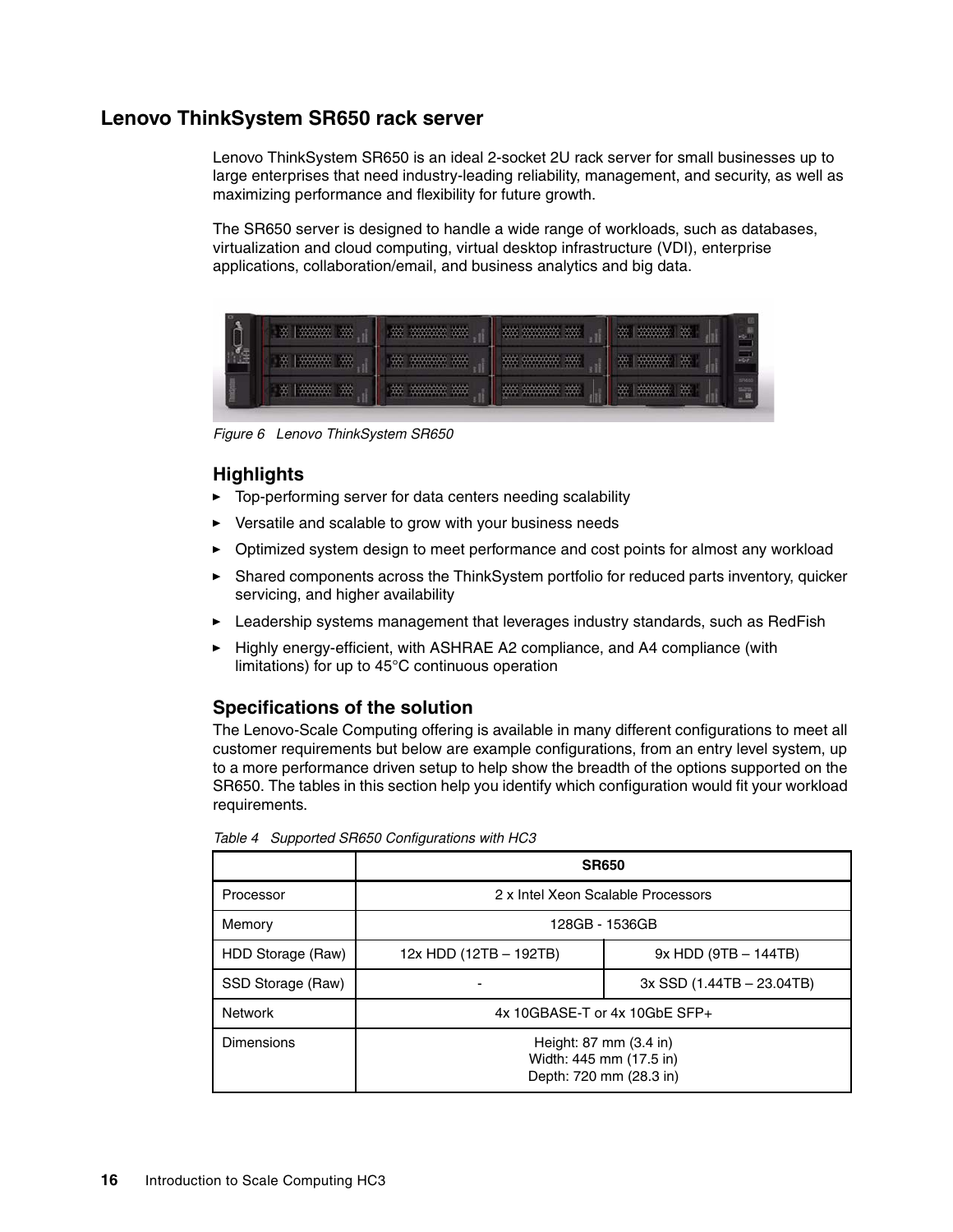Additional Resources:

- **Lenovo Press product guide:** 
	- <https://lenovopress.com/lp1050-thinksystem-sr650-server-xeon-sp-gen2>
- Lenovo XClarity management software:

<https://lenovopress.com/tips1200-lenovo-xclarity-administrator>

## **Networking recommendations**

There are several important guidelines and recommendations for networking equipment and its use with Scale Computing HC3 clusters. This section covers general concepts rather than specific configuration options. If you need information on specific configuration information for a switch or other networking product you can refer to the guides in the Scale Computing Knowledge.

#### **Minimum requirements for the 1 GbE switch**

When using 1 GbE switches other than a recommended switch, the following features and attributes should be considered. Optional attributes are strongly encouraged but may not be required depending on your deployment needs.

- Managed switch
- ► 72/144 mpps for 24/48 port switches respectively
- ► Allows disabling of spanning tree protocol (STP) at the switch level
- ► Supports 802.3x ow control
- ► (Optional) VLAN support
- ► (Optional) Allows disabling of spanning tree protocol (STP) on a per port basis
- ► (Optional) Offers rapid spanning tree protocol (Rapid STP)
- ► (Optional) Stacking or dedicated interconnect for High Availability (HA)

#### **Minimum requirements for the 10 GbE switch**

When using 10 GbE switches other than a recommended switch, the following features and attributes should be considered. Optional attributes are strongly encouraged but may not be required depending on your deployment needs.

- Managed switch
- ► SFP+ ports (where applicable) twinax cables are recommended as they are inexpensive and compatible
- ► Allows disabling of spanning tree protocol (STP) at the switch level
- ► Supports 802.3x ow control
- ► (Optional\*) VLAN support
- ► (Optional) Allows disabling of spanning tree protocol (STP) on a per port basis
- ► (Optional) Offers rapid spanning tree protocol (Rapid STP)
- ► (Optional) Stacking or dedicated interconnect for High Availability (HA)

#### **Recommended Lenovo Switches**

The recommended 1 GbE switches are as follows:

- Lenovo RackSwitch™ G7028

<https://lenovopress.com/tips1268-lenovo-rackswitch-g7028>

► Lenovo RackSwitch G8052

<https://lenovopress.com/tips1270-lenovo-rackswitch-g8052>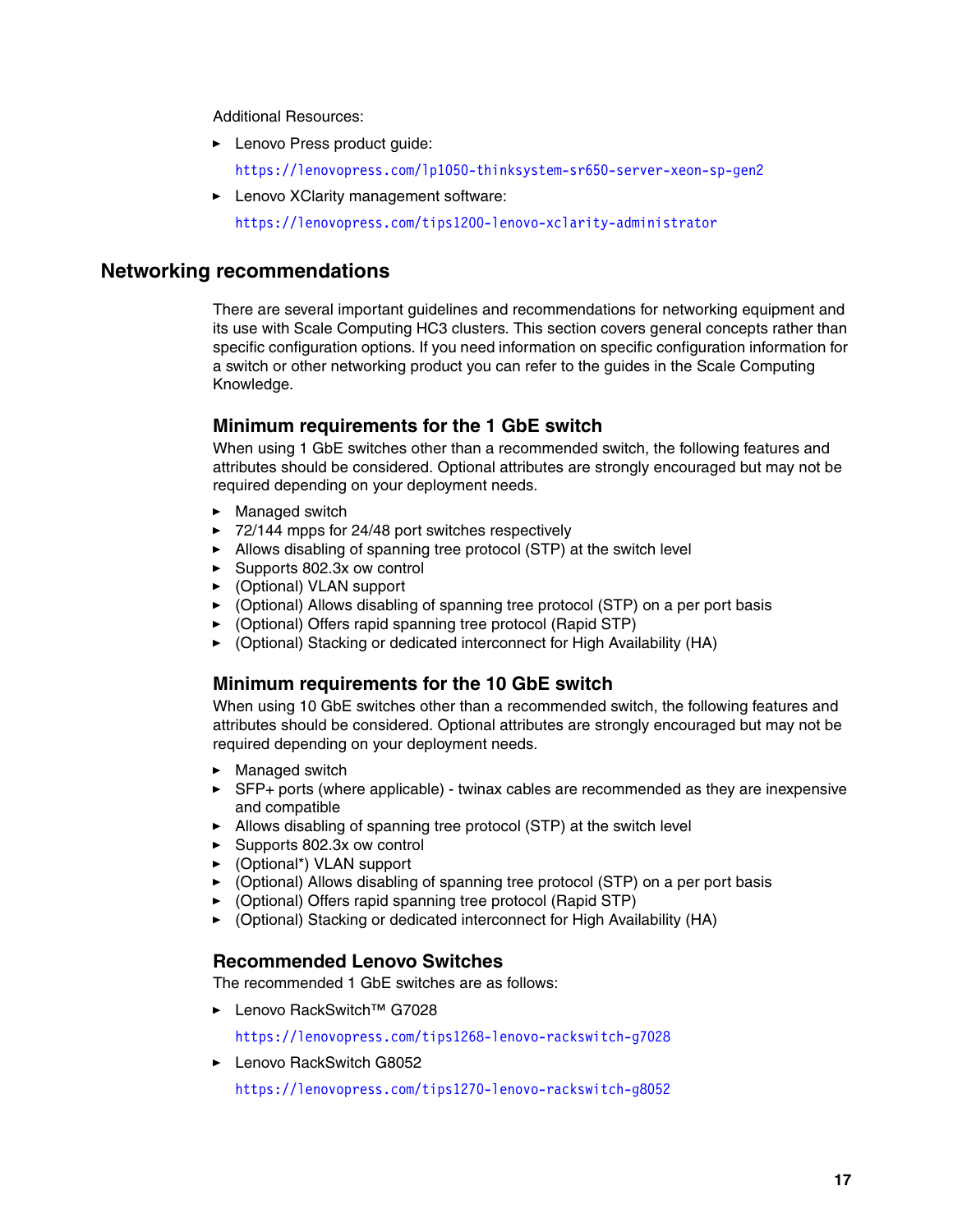The recommended 10 GbE switches are as follows:

- ► Lenovo ThinkSystem NE1032 RackSwitch <https://lenovopress.com/lp0605-thinksystem-ne1032-rackswitch>
- ► Lenovo RackSwitch G8124E <https://lenovopress.com/tips1271-lenovo-rackswitch-g8124e>
- ► Lenovo RackSwitch G8272 <https://lenovopress.com/tips1267-lenovo-rackswitch-g8272>

The recommended 10GBASE-T switches are as follows:

► Lenovo ThinkSystem NE1032T RackSwitch

<https://lenovopress.com/lp0606-thinksystem-ne1032t-rackswitch>

## <span id="page-17-0"></span>**Resources**

► Scale Computing

<http://www.scalecomputing.com>

**Example 2** Lenovo rack servers home page:

<https://www.lenovo.com/us/en/data-center/servers/racks/c/racks>

- Datasheets:
	- ThinkSystem SR250: <https://lenovopress.com/ds0066>
	- ThinkSystem ST250: <https://lenovopress.com/ds0069>
	- ThinkSystem SR630: <https://lenovopress.com/ds0031>
	- ThinkSystem SR650: <https://lenovopress.com/ds0032>
- Product Guides:
	- ThinkSystem SR250: <https://lenovopress.com/lp1272>
	- ThinkSystem ST250: <https://lenovopress.com/lp1275>
	- ThinkSystem SR630: <https://lenovopress.com/lp1049>
	- ThinkSystem SR650: <https://lenovopress.com/lp1050>
- -Introduction to the SE350 Edge Server: <https://lenovopress.com/lp1069>

# <span id="page-17-1"></span>**Change history**

- ► June 2020
	- Added Core Data Center Challenges
	- Updated Business Value Section
	- Updated information in SR250, SR630 configurations
	- Added information of ST250 configurations
- March 2020
	- Updated Figure 1 and Figure 2
- ► March 2019
	- Added Retail Challenges section
	- Added information of SR250 configurations
	- Added information on NE1032 and NE1032T network switches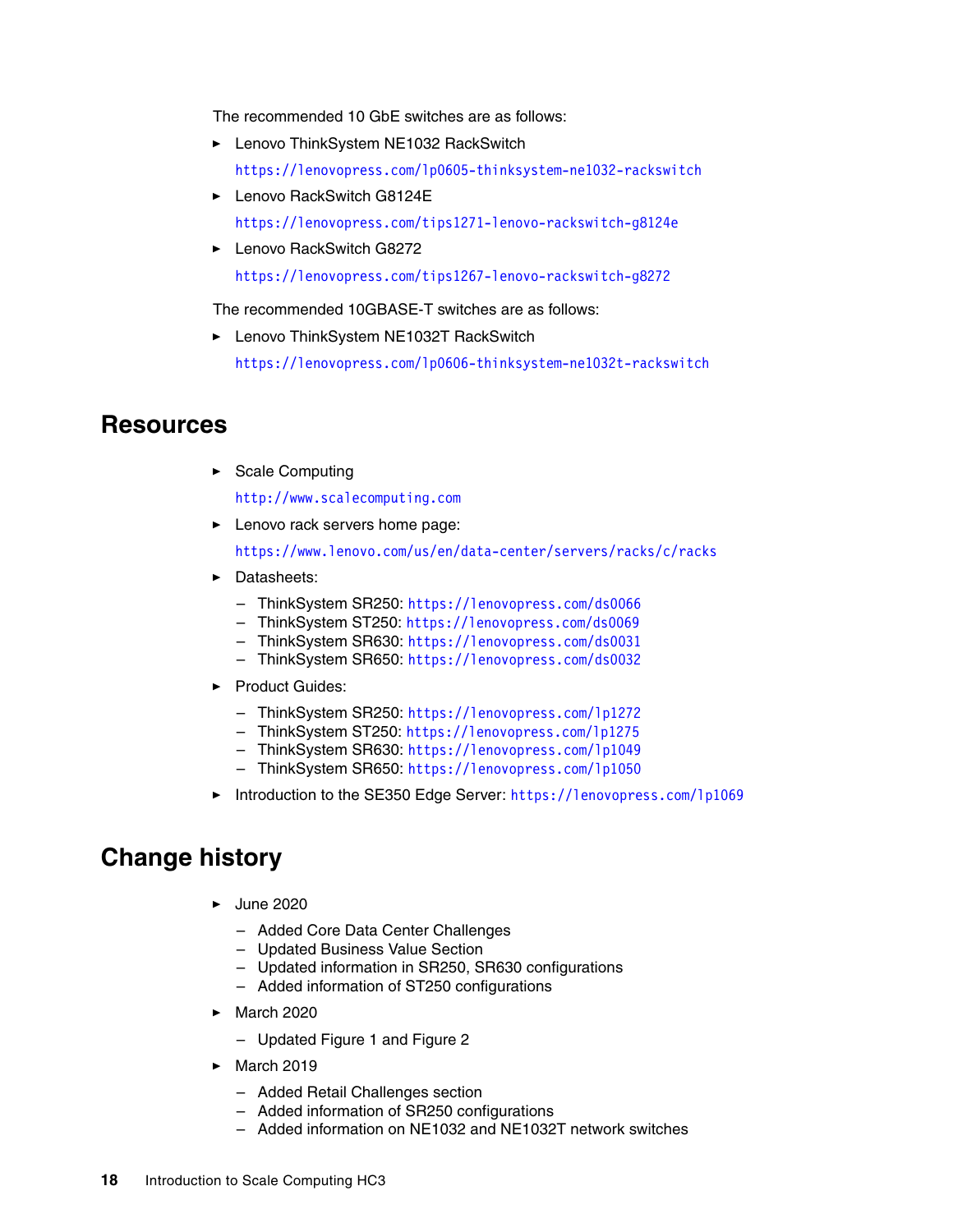- May 30, 2018:
	- Added information on SR630 and SR650 configurations, ["Hardware Components" on](#page-12-0)  [page 13](#page-12-0)
- ► September 29, 2017:
	- Added content to ["HC3 Features" on page 8](#page-7-0)

# <span id="page-18-0"></span>**Authors**

This paper was produced by the following team of specialists:

**Craig Theriac** is the Director of Product Management at Scale Computing overseeing the roadmap for the HC3 family of products and their HyperCore operating system. Prior to Scale Computing, Craig was the CEO and founder of FitQuake, Inc., a management software start-up designed to automate the back office operations for small businesses in the health and fitness industry. Prior to taking the entrepreneurial path, Craig held several positions at regional and national public accounting firms working as a CPA specializing in small business accounting and taxes.

**David Paquette** is the Product Marketing Manager at Scale Computing. He oversees all of the outgoing content and messaging for Scale Computing and their HC3 family of products and services. David Came to Scale Computing after his roles as Product Manager and Product Marketing Manager at Vision Solutions/Double-Take Software. David was with Vision Solutions/Double-Take Software for over 16 years in a number of roles also including Systems Engineer, QA Manager, and QA Engineer.

**Edy Schwarz** is the EMEA Strategic Partner Vendor Alliance Manager at Lenovo. With more than 10 years experience in the IT industry in different multinational companies and 3 years at Lenovo. Edy's expertise includes product marketing, development engineering, systems architecture and software engineering. Started as Software developer for Web Application, he then focused his skills on developing new solutions for the enterprise server and storage market with a quick experience in the High Performance Computing segment.

Thanks to the following people for their contributions to this project:

- ► David Watts, Lenovo Press
- ► Mauro lotti, Lenovo
- ► Lidia Wojdat-Vogelsang, Lenovo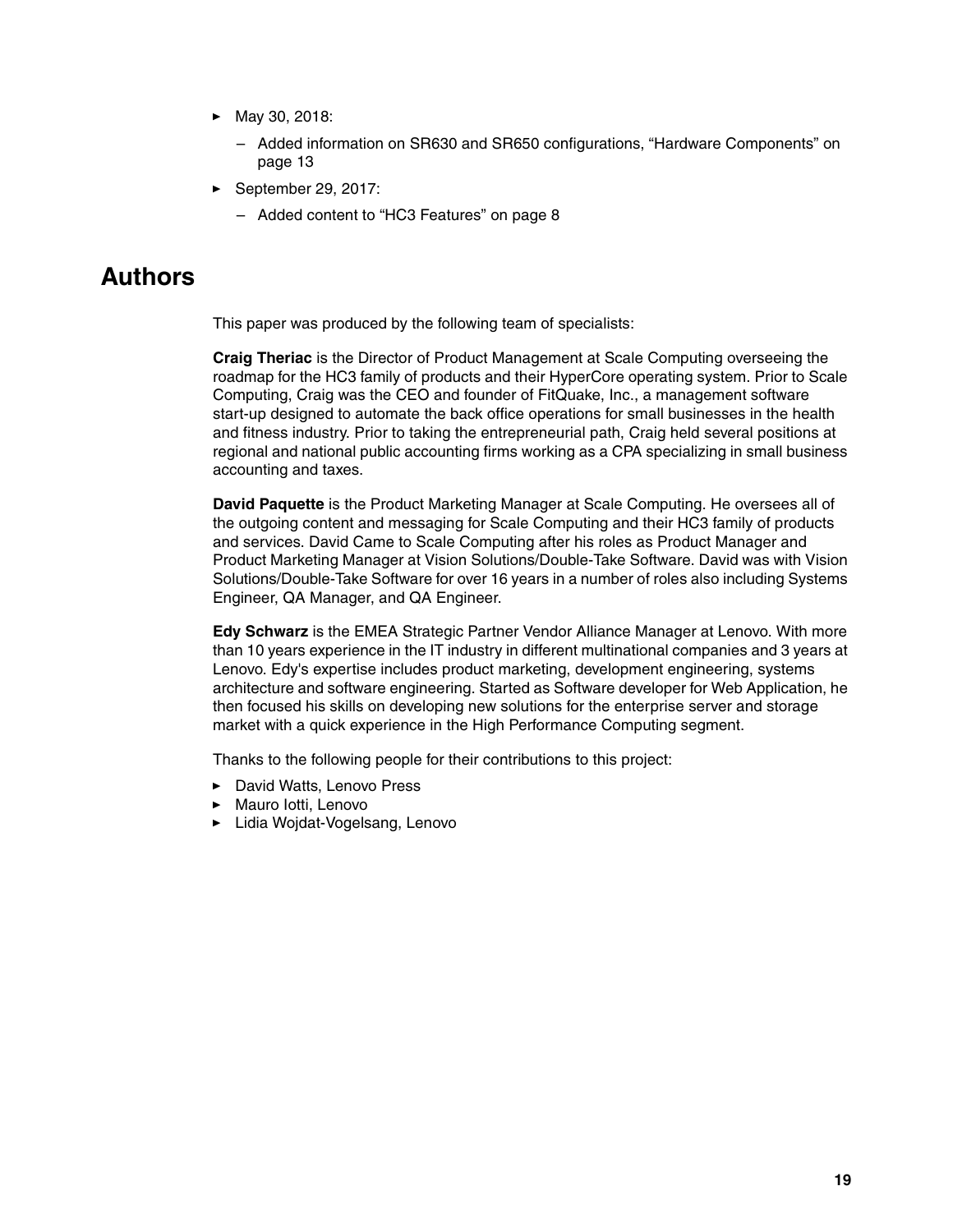# <span id="page-19-0"></span>**Notices**

Lenovo may not offer the products, services, or features discussed in this document in all countries. Consult your local Lenovo representative for information on the products and services currently available in your area. Any reference to a Lenovo product, program, or service is not intended to state or imply that only that Lenovo product, program, or service may be used. Any functionally equivalent product, program, or service that does not infringe any Lenovo intellectual property right may be used instead. However, it is the user's responsibility to evaluate and verify the operation of any other product, program, or service.

Lenovo may have patents or pending patent applications covering subject matter described in this document. The furnishing of this document does not give you any license to these patents. You can send license inquiries, in writing, to:

Lenovo (United States), Inc. 1009 Think Place - Building One Morrisville, NC 27560 U.S.A. Attention: Lenovo Director of Licensing

LENOVO PROVIDES THIS PUBLICATION "AS IS" WITHOUT WARRANTY OF ANY KIND, EITHER EXPRESS OR IMPLIED, INCLUDING, BUT NOT LIMITED TO, THE IMPLIED WARRANTIES OF NON-INFRINGEMENT, MERCHANTABILITY OR FITNESS FOR A PARTICULAR PURPOSE. Some jurisdictions do not allow disclaimer of express or implied warranties in certain transactions, therefore, this statement may not apply to you.

This information could include technical inaccuracies or typographical errors. Changes are periodically made to the information herein; these changes will be incorporated in new editions of the publication. Lenovo may make improvements and/or changes in the product(s) and/or the program(s) described in this publication at any time without notice.

The products described in this document are not intended for use in implantation or other life support applications where malfunction may result in injury or death to persons. The information contained in this document does not affect or change Lenovo product specifications or warranties. Nothing in this document shall operate as an express or implied license or indemnity under the intellectual property rights of Lenovo or third parties. All information contained in this document was obtained in specific environments and is presented as an illustration. The result obtained in other operating environments may vary.

Lenovo may use or distribute any of the information you supply in any way it believes appropriate without incurring any obligation to you.

Any references in this publication to non-Lenovo Web sites are provided for convenience only and do not in any manner serve as an endorsement of those Web sites. The materials at those Web sites are not part of the materials for this Lenovo product, and use of those Web sites is at your own risk.

Any performance data contained herein was determined in a controlled environment. Therefore, the result obtained in other operating environments may vary significantly. Some measurements may have been made on development-level systems and there is no guarantee that these measurements will be the same on generally available systems. Furthermore, some measurements may have been estimated through extrapolation. Actual results may vary. Users of this document should verify the applicable data for their specific environment.

**© Copyright Lenovo 2020. All rights reserved.**